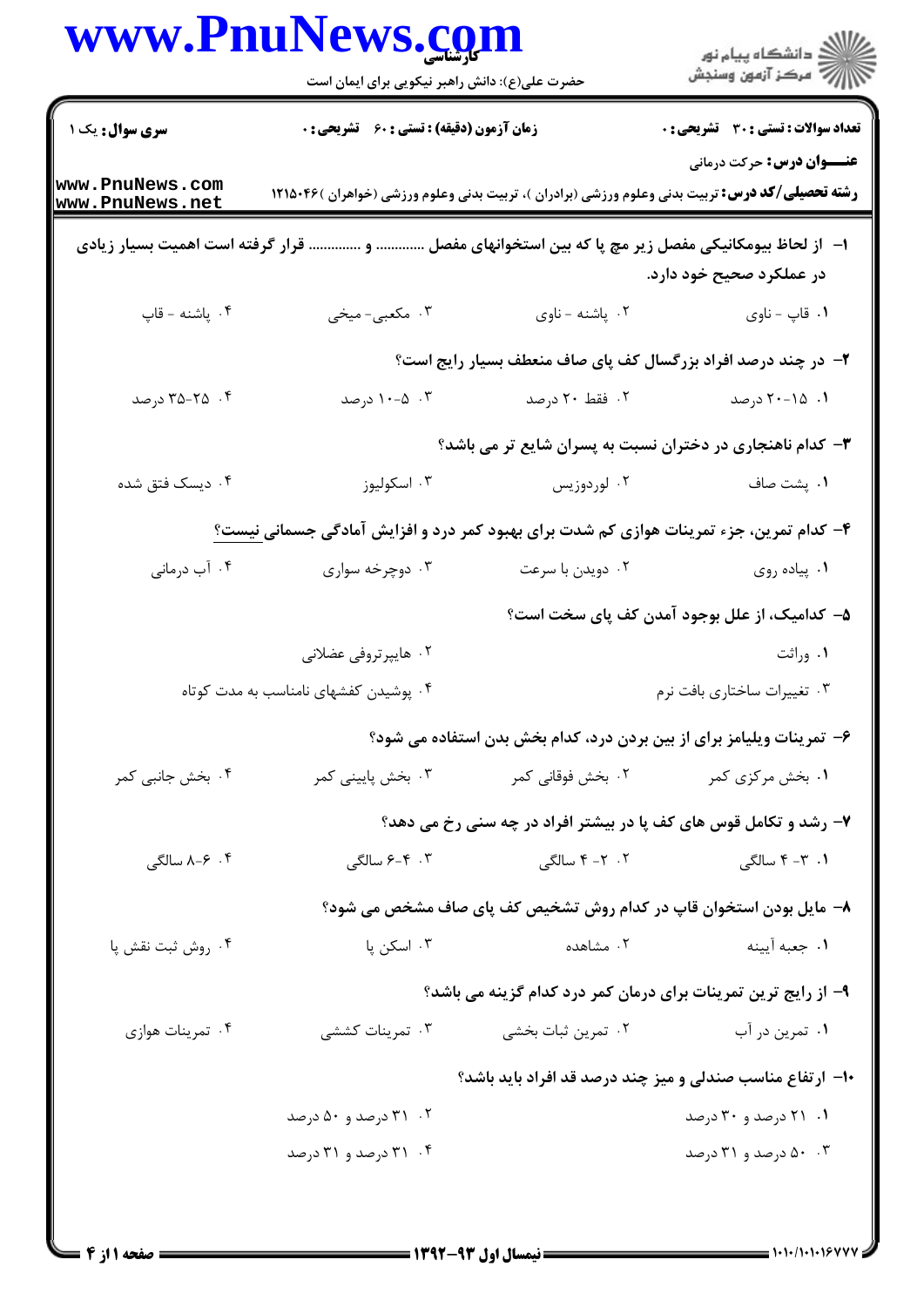## **WWW PnuNews com**

|                                    | www.PnuNews.com<br>حضرت علی(ع): دانش راهبر نیکویی برای ایمان است                                      |                   | ِ<br>∭ دانشڪاه پيام نور<br>∭ مرڪز آزمون وسنڊش                                                                                              |
|------------------------------------|-------------------------------------------------------------------------------------------------------|-------------------|--------------------------------------------------------------------------------------------------------------------------------------------|
| <b>سری سوال : ۱ یک</b>             | <b>زمان آزمون (دقیقه) : تستی : 60 ٪ تشریحی : 0</b>                                                    |                   | <b>تعداد سوالات : تستی : 30 ٪ تشریحی : 0</b>                                                                                               |
| www.PnuNews.com<br>www.PnuNews.net |                                                                                                       |                   | <b>عنـــوان درس:</b> حرکت درمانی<br><b>رشته تحصیلی/کد درس:</b> تربیت بدنی وعلوم ورزشی (برادران )، تربیت بدنی وعلوم ورزشی (خواهران )۴۶×۱۲۱۵ |
|                                    |                                                                                                       |                   | اا− كدام مورد از علل التهاب نيام كف پاى نيست؟                                                                                              |
|                                    | ۰۲ ساختار بیومکانیکی ضعیف                                                                             |                   | ۰۱ افزایش سن                                                                                                                               |
|                                    | ۰۴ کفش نامناسب                                                                                        |                   | ۰۳ اسپاسم عضلانی                                                                                                                           |
|                                    |                                                                                                       |                   | ۱۲- چگونه می توان از استرس فراگچر پیشگیری کرد؟                                                                                             |
|                                    | ۰۲ مصرف دارو                                                                                          |                   | ٠١. با تمرينات قدرتى                                                                                                                       |
|                                    | ۰۴ کاهش فشار روی پا                                                                                   |                   | ۰۳ استراحت و تمرینات کششی                                                                                                                  |
|                                    |                                                                                                       |                   | ۱۳- پوشیدن کفش پاشنه بلند سبب چه تغییری در مرکز ثقل بدن می شود؟                                                                            |
|                                    | ۰۲ مرکز ثقل عقب تر از محل طبیعی خود قرار می گیرد                                                      |                   | ٠١. مركز ثقل جلوتر از محل طبيعي خود قرار مي گيرد                                                                                           |
|                                    | ۰۴ کاهش قوس کمر                                                                                       |                   | ۰۳ عدم تغییر مرکز ثقل                                                                                                                      |
|                                    |                                                                                                       |                   | ۱۴- کدام عامل می تواند بطور غیر مستقیم باعث ایجاد درد در کمر شود؟                                                                          |
| ۰۴ کفش نامناسب                     | ۰۳ بی تحرکی                                                                                           | ۰۲ مصرف دخانیات   | ۰۱ رژیم غذایی                                                                                                                              |
|                                    | ۱۵– استفاده از کفشهای بزرگ تر و گشاد تر و دارای ضد التهاب از روشهای اولیه درمان کدام عارضه است؟       |                   |                                                                                                                                            |
|                                    | ۰۲ کف یای صاف سخت                                                                                     |                   | ٠١. كف ياي صاف منعطف                                                                                                                       |
|                                    | ۰۴ برآمدگی روی استخوان پاشنه                                                                          |                   | ۰۳ بونيون                                                                                                                                  |
|                                    |                                                                                                       |                   | ۱۶– در کدام وضعیت میزان فشار وارد بر مهره ها بیشتر است؟                                                                                    |
| ۰۴ خم شدن به جلو                   | ۰۳ خوابیدن                                                                                            | ۰۲ ایستادن        | ۰۱ نشستن روی صندلی                                                                                                                         |
|                                    | ۱۷- در رادیوگرافی زاویه بین محور بند انگشت اول و اولین استخوان کف پا در حالت طبیعی حدود چند درجه است؟ |                   |                                                                                                                                            |
| ۰۴ درجه                            | ۰۳ درجه                                                                                               | ۰۲ - ۱۸-۹ درجه    | ۰۱ ۱۸ درجه                                                                                                                                 |
|                                    |                                                                                                       |                   | ۱۸– کدام آسیب در زنان آفریقایی - آمریکایی به میزان ۳ برابر بیشتر از سفید پوستان است؟                                                       |
| ۰۴ استئوميليت                      | ۰۳ اسپونديوليز                                                                                        | ۰۲ استئوپروز      | ۰۱ استنوسیس                                                                                                                                |
|                                    | را پدید آورد.                                                                                         |                   | ۱۹– ابتلاء به عارضه کف پای صاف ممکن است بصورت ثانویه .                                                                                     |
| ۰۴ انگشت چنگال <sub>ی</sub>        | ۰۳ انگشت چکشی                                                                                         | ۰۲ انگشت شست کج   | ۰۱ بونيون                                                                                                                                  |
|                                    |                                                                                                       |                   | ۲۰– اولین حمله کمر درد معمولا در چه سنی رخ می دهد؟                                                                                         |
| ۰۴ ه-۵۰ سالگی                      | ۰۳ ـ ۴۰–۴۰ سالگی                                                                                      | ۰.۲ - ۵۰–۵۰ سالگی | ۰.۱ ۳۰–۴۰ سالگی                                                                                                                            |
|                                    |                                                                                                       |                   |                                                                                                                                            |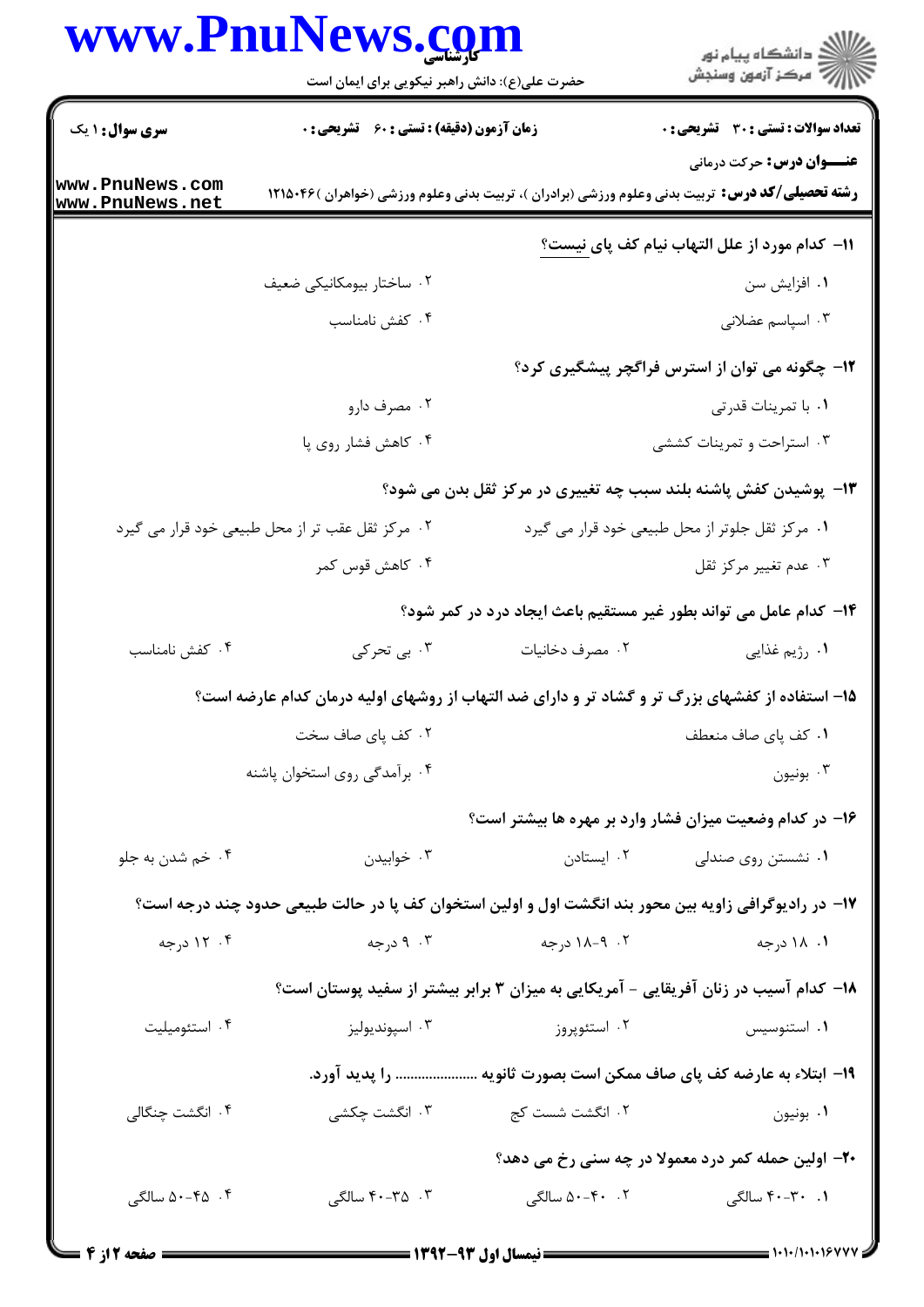|                                     | www.PnuNews.com<br>حضرت علی(ع): دانش راهبر نیکویی برای ایمان است                                                    |                                     | ڪ دانشڪاه پيا <sub>م</sub> نور<br>ر <i>7</i> مرڪز آزمون وسنڊش |
|-------------------------------------|---------------------------------------------------------------------------------------------------------------------|-------------------------------------|---------------------------------------------------------------|
| <b>سری سوال :</b> ۱ یک              | <b>زمان آزمون (دقیقه) : تستی : 60 ٪ تشریحی : 0</b>                                                                  |                                     | تعداد سوالات : تستي : 30 - تشريحي : 0                         |
| www.PnuNews.com<br>www.PnuNews.net  | <b>رشته تحصیلی/کد درس:</b> تربیت بدنی وعلوم ورزشی (برادران )، تربیت بدنی وعلوم ورزشی (خواهران )۴۶-۱۲۱۵              |                                     | <b>عنـــوان درس:</b> حرکت درمانی                              |
|                                     |                                                                                                                     |                                     | <b>۲۱</b> - فرق بین انگشت چنگالی و انگشت چکشی در چیست؟        |
|                                     | ۰۱ انگشت چکشی مفصل پایینی بندهای انگشتان در حالت هایپر فلکشن قرار دارد و انگشت چنگالی این مفصل در حالت اکستنشن قرار |                                     | دارد.                                                         |
|                                     | ۰۲ انگشت چکشی مفصل پایینی بندهای انگشتان در حالت هایپر اکستنشن قرار دارد و انگشت چنگالی این مفصل در حالت اکستنشن    |                                     | قرار دارد.                                                    |
|                                     | ۰۳ انگشت چکشی مفصل پایینی بندهای انگشتان در حالت هایپر اکستنشن قرار دارد و انگشت چنگالی این مفصل در حالت فلکشن قرار |                                     | دارد.                                                         |
|                                     | ۰۴ انگشت چکشی مفصل پایینی بندهای انگشتان در حالت هایپر فلکشن قرار دارد و انگشت چنگالی این مفصل در حالت فلکشن قرار   |                                     | دارد.                                                         |
|                                     |                                                                                                                     |                                     | <b>۲۲</b> - شدیدترین نوع پاتولوژیک کف پای صاف کدام مورد است؟  |
|                                     | ۰۲ قاپ عمودی مادرزادی                                                                                               |                                     | ۰۱ جوش خوردگی استخوانهای پا                                   |
|                                     | ۰۴ میخچه                                                                                                            |                                     | ۰۳ التهاب استخوان كنجدى                                       |
|                                     |                                                                                                                     |                                     | ۲۳- عفونت های استخوان های مهره ها چه نامیده می شود؟           |
| ۰۴ روماتوئيد                        | ۰۳ استئوميليت                                                                                                       | ۰۲ ساکروایلیت                       | ۰۱ استئوپروز                                                  |
|                                     | ۲۴– اختلال مزمن با درد منتشره عضلانی اسکلتی، خستگی در نقاط گردن، پشت شانه و لگن از ویژگیهای کدام عارضه است؟         |                                     |                                                               |
| ۰۴ فتق دیسک                         | ۰۳ استنوسیس                                                                                                         | ۰۲ فيبروميالژيا                     | ۰۱ سندرم دم اسبی                                              |
|                                     |                                                                                                                     |                                     | ۲۵– مهمترین بخش درمان کف پای صاف کدام مورد است؟               |
| ۰۲ تقويت عضلات و بافتها             |                                                                                                                     |                                     | ۰۱ جراحی                                                      |
|                                     | ۰۴ تشخیص دقیق علت آن                                                                                                |                                     | ۰۳ استفاده از کفشهای مناسب                                    |
|                                     |                                                                                                                     |                                     | ۲۶- از علل رایج عصب درد سیاتیک چیست؟                          |
| ۰۴ جراحت مستقيم                     | ۰۳ آب                                                                                                               | ۰۲ تومورها                          | ٠١. ديابت                                                     |
|                                     | ۲۷- دلیل تاثیر کفش های حمایت کننده (ارتونیک) در کاهش درد افراد مبتلا به کف پای صاف چیست؟                            |                                     |                                                               |
| ۰۲ کاهش فشار وارد بر لیگامنت های پا |                                                                                                                     | ۰۱ کاهش فشار وارد بر عضلات درونی پا |                                                               |
| ۰۴ کاهش فشار بر استخوانهای کف پا    |                                                                                                                     |                                     | ۰۳ کاهش فشار بر نیام کف پا                                    |